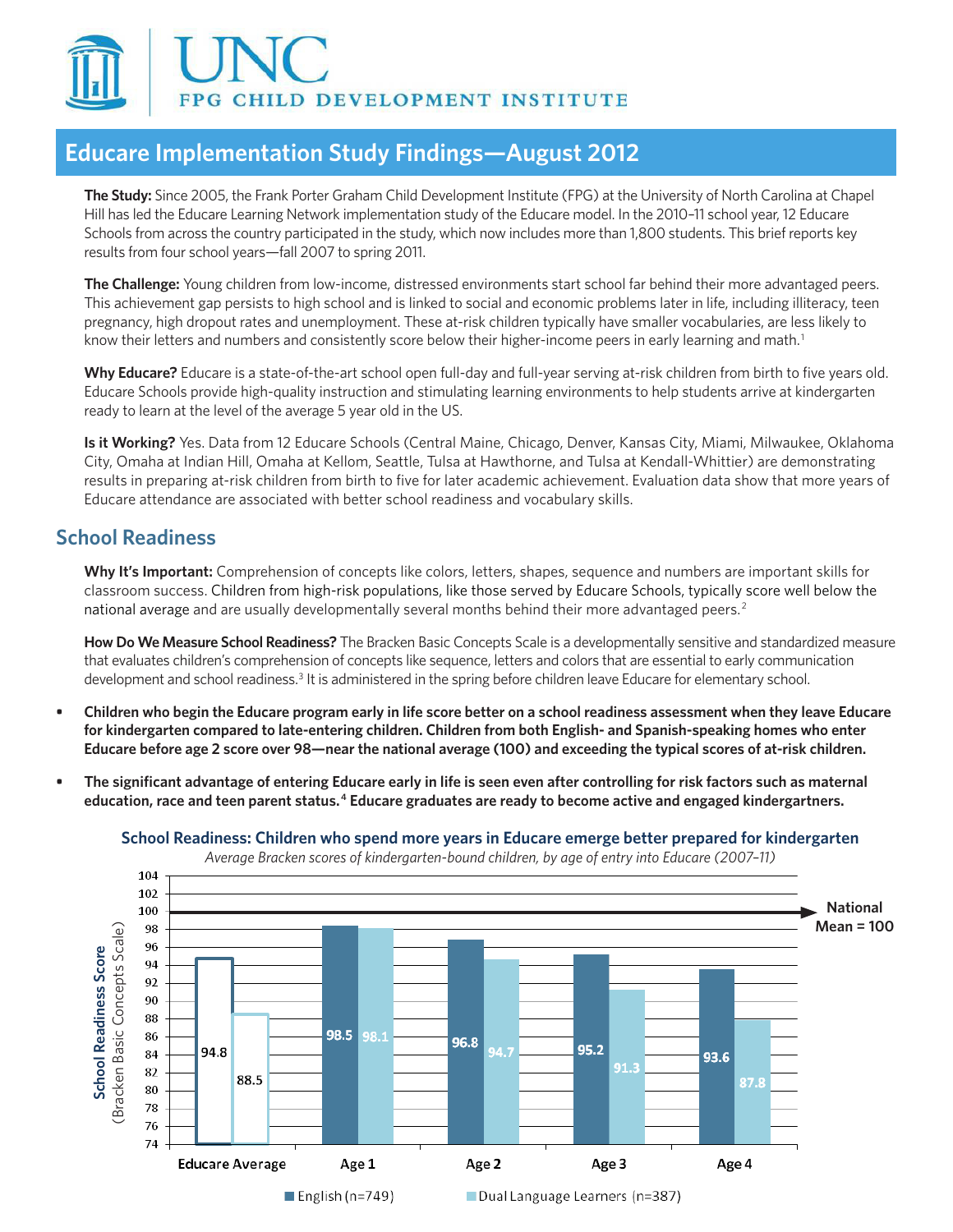### **Vocabulary**

Why It's Important: Communication, early literacy and vocabulary skills consistently predict later academic success. Research shows that  $1^{st}$  grade reading ability is a strong predictor of  $11^{th}$  grade reading comprehension, vocabulary and general knowledge. 5 Low-income children typically enter kindergarten with vocabulary levels and pre-literacy skills well below those of their middle-class peers—in the low-average range or below. This achievement gap is extremely difficult to close in elementary and high school. But, if at-risk children can enter kindergarten with a vocabulary that approaches that of the average American child, their chances of becoming good readers, succeeding in elementary school, graduating from high school and staying on a successful life trajectory will have been improved.

**How Do We Measure Vocabulary Skills?** The Peabody Picture Vocabulary Test (PPVT) is a widely used and standardized measure of young children's vocabulary and is administered at age 3 and every spring thereafter.<sup>6</sup> The PPVT is a good predictor of reading success in elementary school.

- Kindergarten-bound Educare children score better on measures of vocabulary than most low-income children in other **large studies of early achievement. 7 Educare children average 95.**
- As with the school readiness measure, Educare children's vocabulary scores when they leave for kindergarten are **higher the earlier they enrolled in Educare. Kindergarten-bound children who entered before age 2 average 98.2 on this measure—near the national mean (100) for all children. The significant advantage of entering early is seen even after controlling for risk factors such as maternal education, race and teen parent status.**<sup>8</sup>  **Educare children are primed to be successful kindergartners**.



**Vocabulary: Children who spend more years in Educare emerge better prepared for kindergarten** 

*Average PPVT scores of kindergarten-bound children, by age of entry into Educare (2007–11)*

## **Social and Emotional Skills**

Why It's Important: Preschoolers' social, emotional and attention skills are associated with school success.<sup>9</sup> Kindergarten teachers note that problems with social skills, inability to follow directions and difficulty doing independent and group work are possible causes of children's difficult transitions into kindergarten.<sup>10</sup> At Educare, children develop the skills to become active, engaged and successful students.

**How Do We Measure Social and Emotional Skills?** The Devereux Early Childhood Assessment (DECA) is a nationally normed assessment that measures behavior on three scales of initiative, attachment and self-control in preschool children ages two to five.<sup> $11$ </sup> The DECA is administered in the fall and spring of each year.

**Main Findings: Educare children enter kindergarten exhibiting average or above average social-emotional skills.** These social and emotional skills help Educare children negotiate the transition to kindergarten and its new demands, new teachers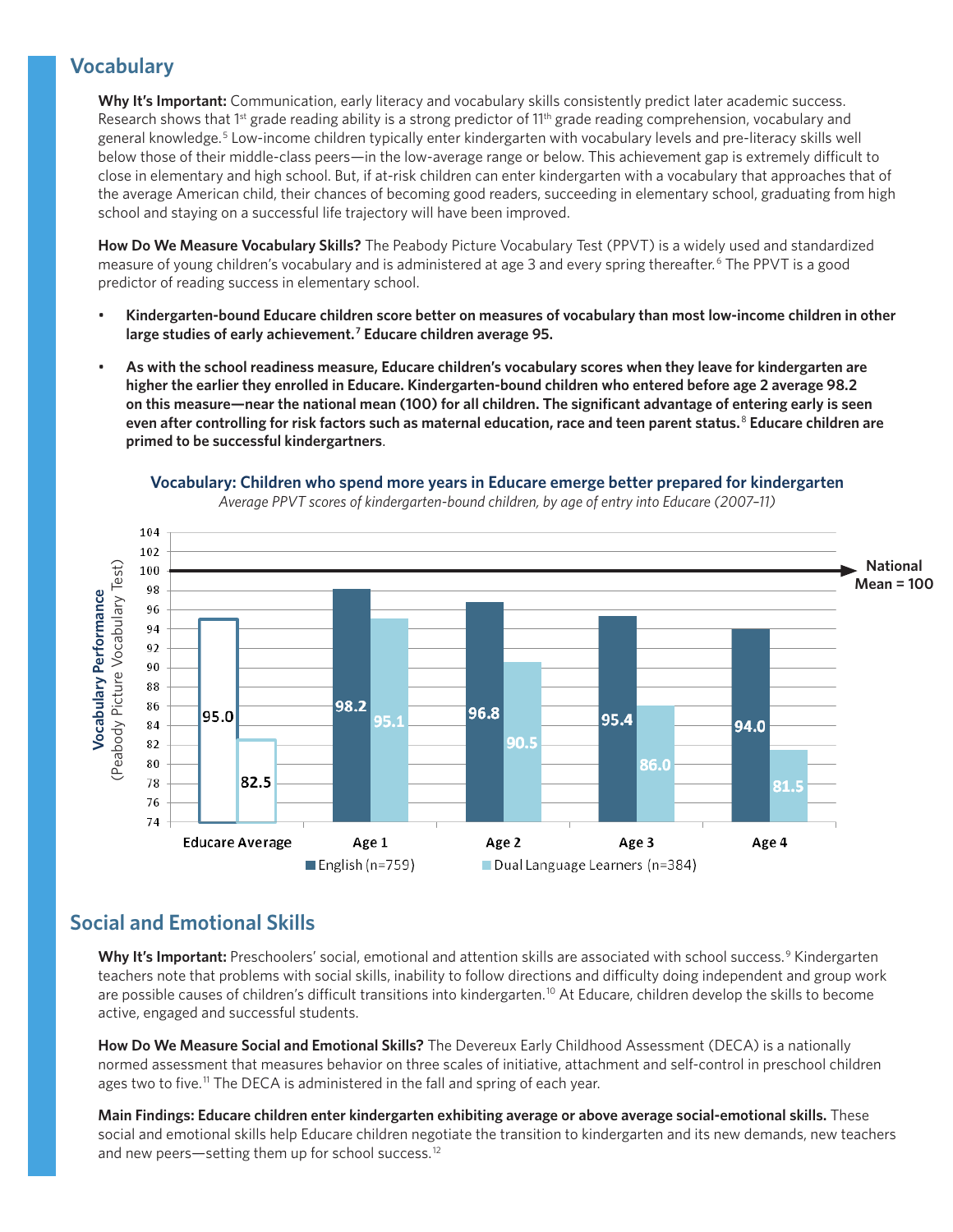### **Classroom Quality**

**Why It's Important:** Educare's high-quality classrooms are integral to children's success. Classroom quality—specifically, the interactions between staff and children and among children themselves, in addition to the adequacy and use of materials and aspects of the physical space—predicts child outcomes. We know from a large body of research that good quality classroom environments are associated with enhanced child outcomes in the areas of language, vocabulary, early math and social skills.<sup>13</sup> Educare teachers and program leaders use scores on observations of classroom quality to inform continuous improvement of individual classrooms and of Educare Schools as a whole.

**How Do We Measure Classroom Quality?** The Infant/Toddler Environment Rating Scale (ITERS-R) and the Early Childhood Environment Rating Scale (ECERS-R) are observational measures widely used by researchers and government agencies to assess the quality of child care and early education settings.<sup>14,15</sup> A high score indicates higher classroom quality in terms of the activities, staff-child interactions, equipment, space and materials. Educare also uses the Classroom Assessment Scoring System (CLASS) to measure three domains of quality: emotional support, classroom organization and instructional support.<sup>16</sup> Used by Head Start programs across the country, CLASS scores are predictive of gains in students' language, reading and math skills. On all of these quality measures, scores range from 1–7 with 5 generally being the benchmark for quality.

- Across the 12 Educare Schools, 70% of infant/toddler classrooms scored a 5 or above on the ITERS-R with an average **quality rating of 5.3**—much higher than classrooms observed in a recent national study of infant/toddler care settings. 17
- Scores on the ECERS-R for preschool classrooms also reach the good quality benchmark with an average of 5.6 across **the 12 Schools**, with 74% of classrooms rating a score of 5 or above. Other national studies of preschool classroom quality have found classroom scores ranging from 3.5 to 4.8—putting Educare preschool classrooms well above this range.<sup>18</sup> All scores below are from the 2010-11 school year.



#### **Classroom Quality Scores: ITERS-R and ECERS-R**

**Educare CLASS scores are also high on emotional support and classroom organization, confirming that Educare's preschool classrooms are warm, organized and nurturing environments that promote learning for students.** Research has found that children acquire academic skills only when CLASS instructional support is 3.25 or above. 19 Educare's mean score exceeds that threshold and is also higher than averages in other large-scale studies of early